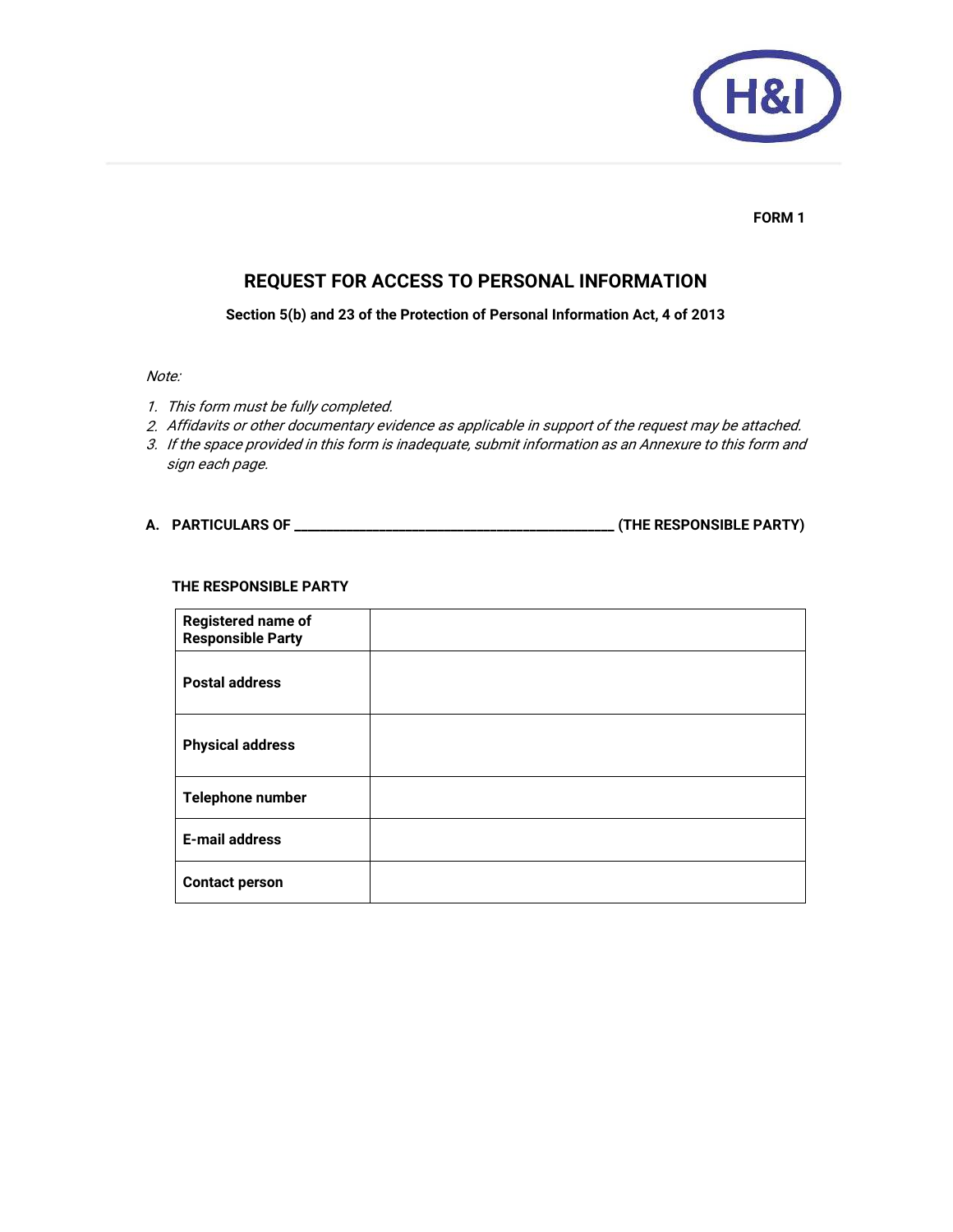# **B. PARTICULARS OF PERSON MAKING REQUEST FOR ACCESS TO PERSONAL INFORMATION**

The particulars of the person who is making the request for access must be provided below.

The postal address, fax number, and/or email address to which \_\_\_\_\_\_\_\_\_\_\_\_\_\_\_\_\_\_\_\_\_\_\_\_\_'s response must be sent must be provided.

Proof of the capacity in which the request is made (if applicable) must be attached, i.e., Data Subject or Requester other than Data Subject, duly authorised, requesting on behalf of the Data Subject.

| <b>Full name and surname</b>                                                                                  |  |
|---------------------------------------------------------------------------------------------------------------|--|
| <b>Proof of identity</b>                                                                                      |  |
| <b>Postal address</b>                                                                                         |  |
| <b>Fax number</b>                                                                                             |  |
| Telephone number                                                                                              |  |
| <b>E-mail address</b>                                                                                         |  |
| <b>Capacity in which request</b><br>is made                                                                   |  |
| When made on behalf of<br>another person, the basis<br>of the authority to make<br>the request must be stated |  |

#### **C. PARTICULARS OF PERSON ON WHOSE BEHALF REQUEST IS MADE**

This section must be completed ONLY if a request for information is made on behalf of another person.

| <b>Full name and surname</b>                      |  |
|---------------------------------------------------|--|
| <b>Identity or company</b><br>registration number |  |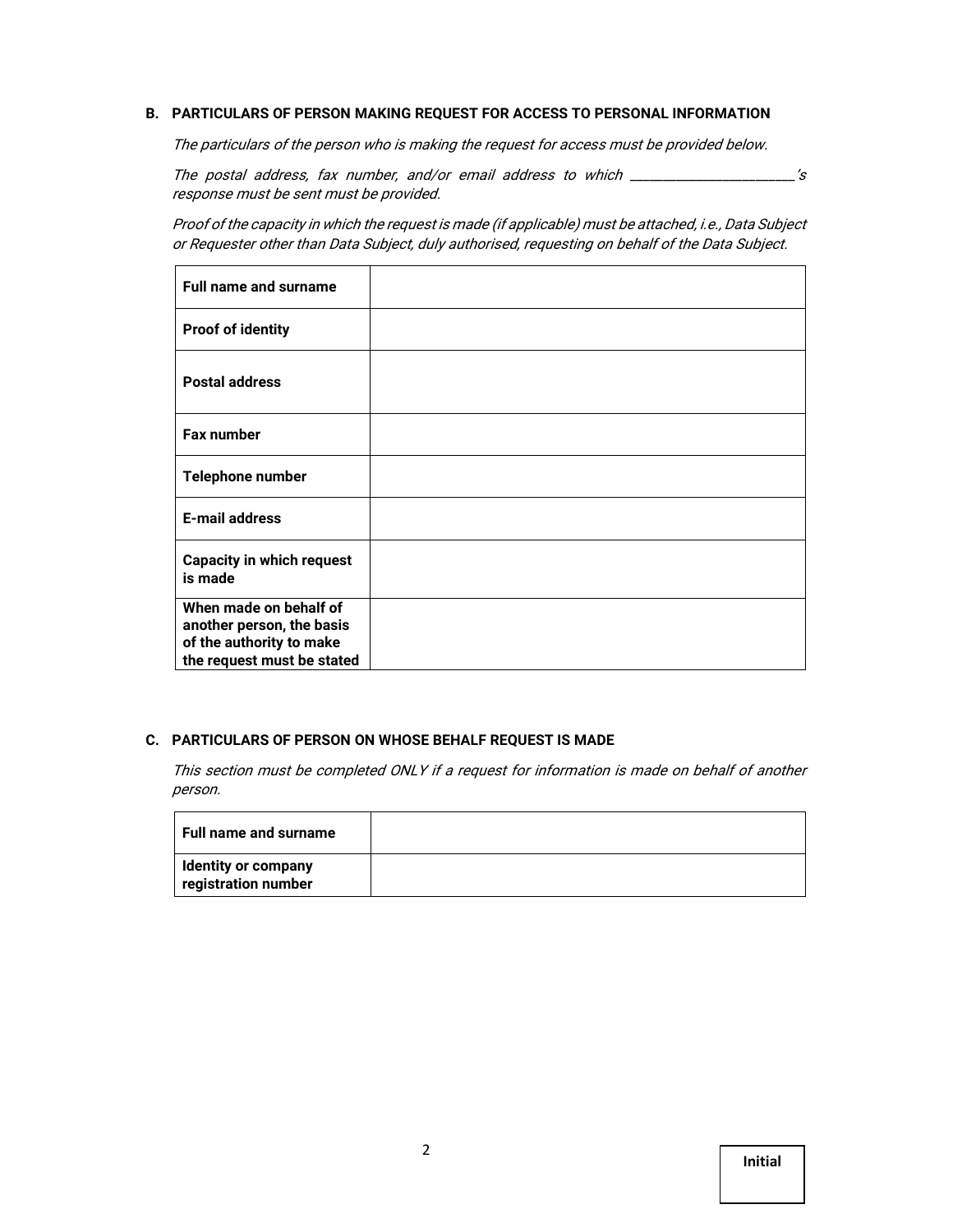### **D. PARTICULARS OF PERSONAL INFORMATION PERTINENT TO THE ACCESS REQUEST**

Provide full particulars of the personal information or record in respect of which the request for access is made, including any reference number (if that is known to you) to enable the personal information or record to be located.

If the provided space is inadequate, please continue on a separate page and attach it to this form.

*The Data Subject/Requester must sign all the additional pages.* 

| <b>Description of Personal</b><br><b>Information / Record or</b><br>Relevant part of the<br><b>Personal Information</b><br>Record |  |
|-----------------------------------------------------------------------------------------------------------------------------------|--|
| Reference number (if<br>available)                                                                                                |  |
| Any further particulars of<br>record                                                                                              |  |

### **E. PARTICULARS OF PERSONAL INFORMATION TO WHICH ACCESS IS REQUESTED, IN TERMS OF SECTION 5(b) READ WITH SECTION 23**

Please set out in detail what you need to know about the personal information H&I holds of you (e.g., description of your personal information relating to the identity of third parties who has had access to your personal information, etc).

If the provided space is inadequate, please continue on a separate page and attach it to this form.

*The Data Subject/Requester must sign all the additional pages*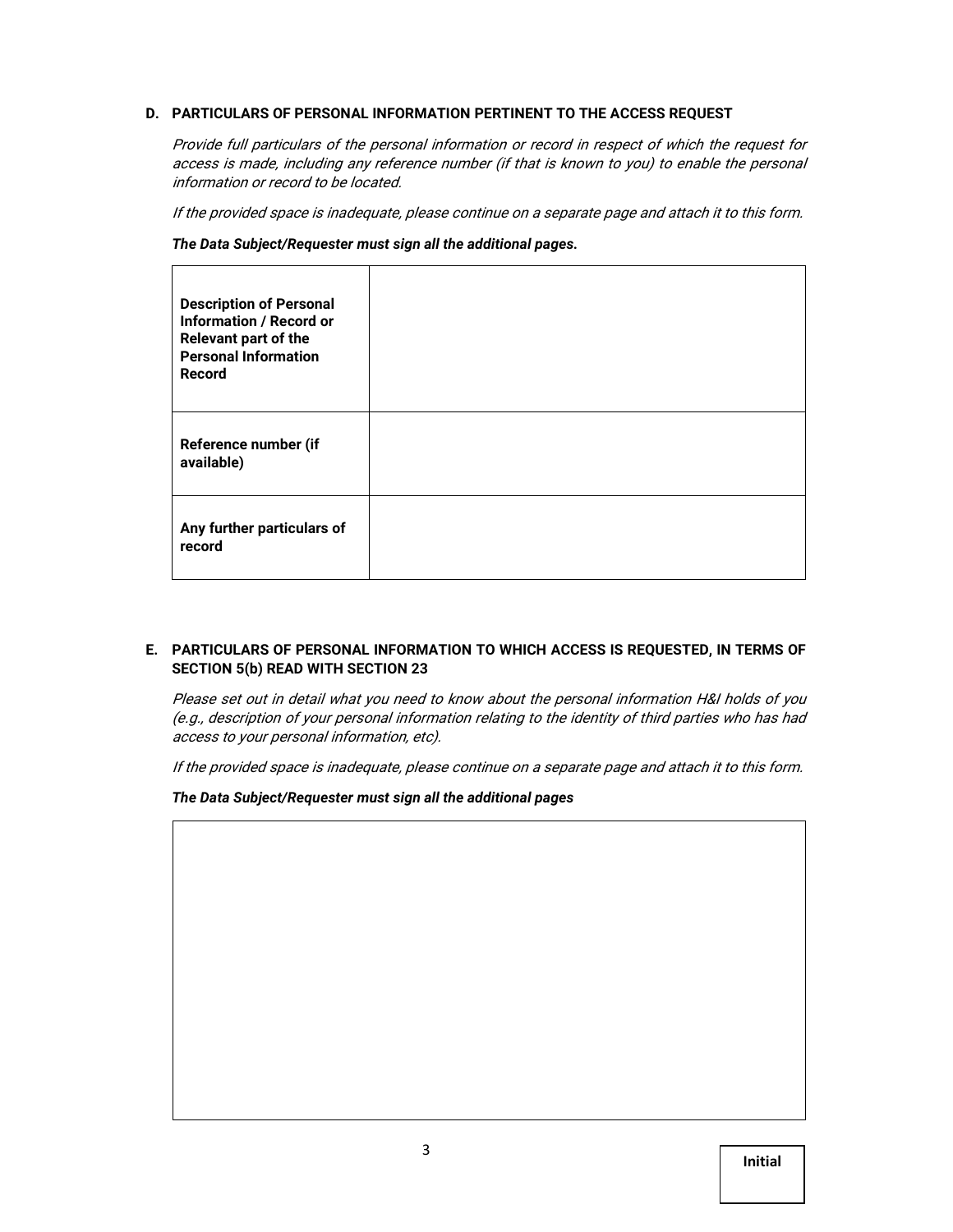#### **F. FEES**

A request for confirmation that H&I indeed holds personal information of a requester will be processed by H&I at NO CHARGE.

No CHARGE will also be levied in assistance to complete the Access Request Form.

The fees to process a request for access to personal information will be calculated taking into account reproduction costs, search and preparation time and cost, as well as postal costs where applicable. This is called an "access fee".

When a request is received, the Information Officer shall by notice require the requester, if a search for the record is necessary and the preparation of the record for disclosure, including arrangement to make it available in the requested form, requires more than the hours prescribed in the regulations for this purpose, to pay as a deposit the portion of the access fee which would be payable if the request is granted.

The information shall be withheld until the requester has paid the fees as indicated.

If a deposit has been paid in respect of a request for access, which is refused, the deposit shall be repaid to the requester.

#### **G. TIME TO PROCESS REQUEST**

The time period allowed to process your request will be 30 days.

If any longer time is needed, H&I shall prior to the expiry of the mentioned 30 days notify you of the longer period of time required, which will not exceed 60 days.